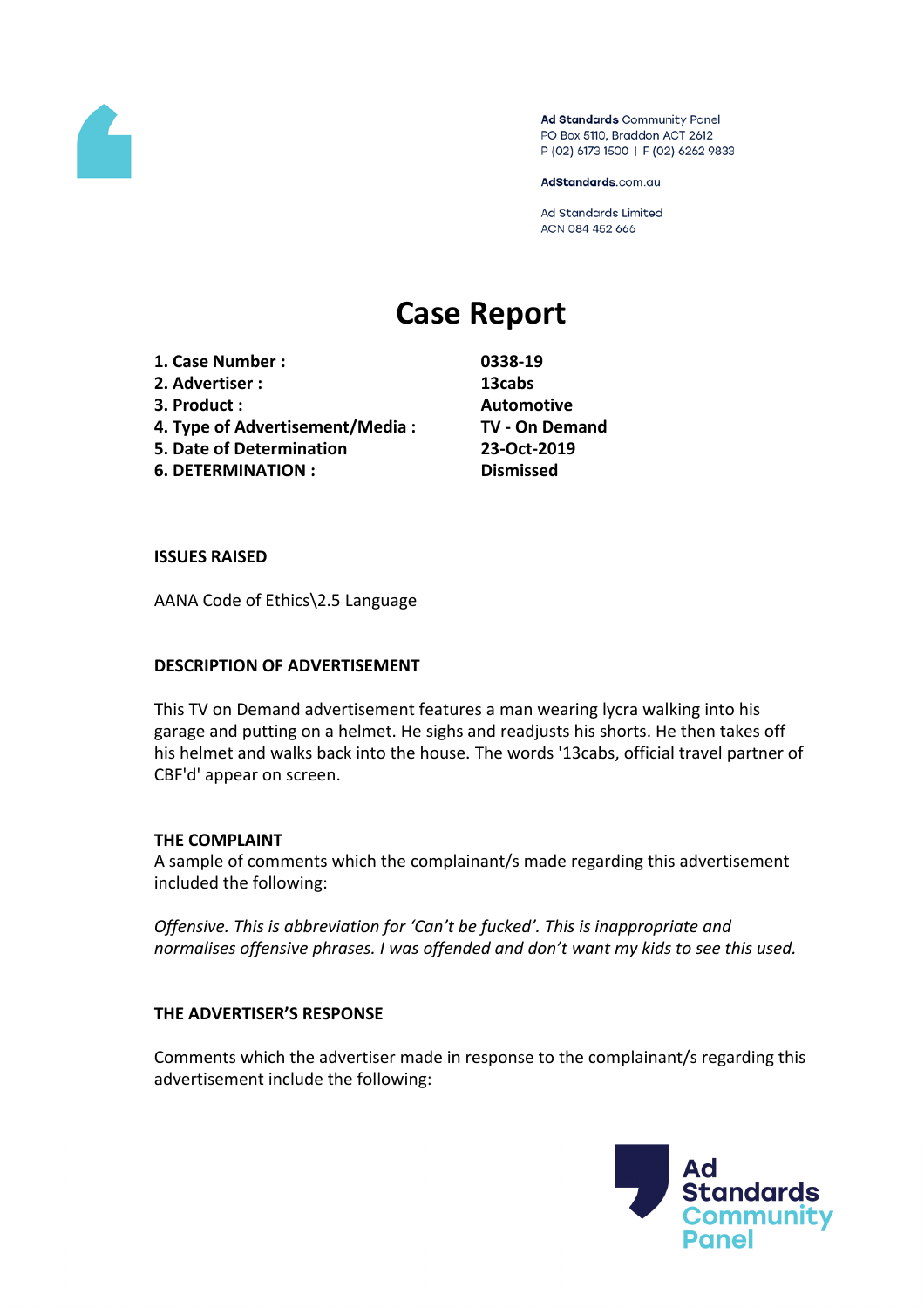

*The entirety of this campaign, 'Official Travel Partner of…' is designed to tap into the relevant social commentary of the 13cabs audience group, aged 18 – 55. Therefore, it purposely references themes, trends and language that is commonly used in order to resonate directly with this audience.*

*Clear Ads reviewed the commercial and we have met all of their requirements. Ratings advice was given and has been adhered to. Please find attached Clear Ads' classification of the commercial which are the subject of the complaint.*

*The programming in which these commercials appeared was curated to ensure any themes or content fit within the parameters of the program being watched.*

*Specific Programming information for this commercial is as follows:*

*Catch up TV on Nine:*

*• CBF'd has a demo targeting of M25-45 applied*

*• All efforts have been made to ensure that this placement is only served to people within the desired demographic, however there are limitations with connected TV targeting as the networks do not pass back demo data to us on all impressions. • TVC CAD classified G – placements all in line with rules applicable across free to air TV*

*In response to complaint case number 0338-19 and the issue raised therein, Section 2.5 – Language of the AANA Code of Ethics Practice Note (November 2018) specifically states:*

*"Words and acronyms that play on the 'f' word, e.g. WTF and LMFAO, but do not use the actual word are normally considered acceptable if used in a light hearted and humorous way, are in subtitle rather than spoken word and are appropriate to the situation."*

*In the commercial titled "CBF'D", no insensitive language is either written or spoken, the commercial is light hearted in nature and the underlying themes are accordingly all suggestive only to ensure that only a mature audience could read into and understand the sub-text. We draw the Community Panel's attention to the attached Clear Ads' classification of the advertisement in which they rated the commercial a 'G'.*

*Whilst we are of the view that our commercial does not breach Section 2.5 of the AANA's Code of Ethics, we will take into consideration the comments and concerns of the complainant for future advertising and marketing campaigns.*

## **THE DETERMINATION**

The Ad Standards Community Panel (Panel) considered whether this advertisement breaches Section 2 of the AANA Code of Ethics (the Code).